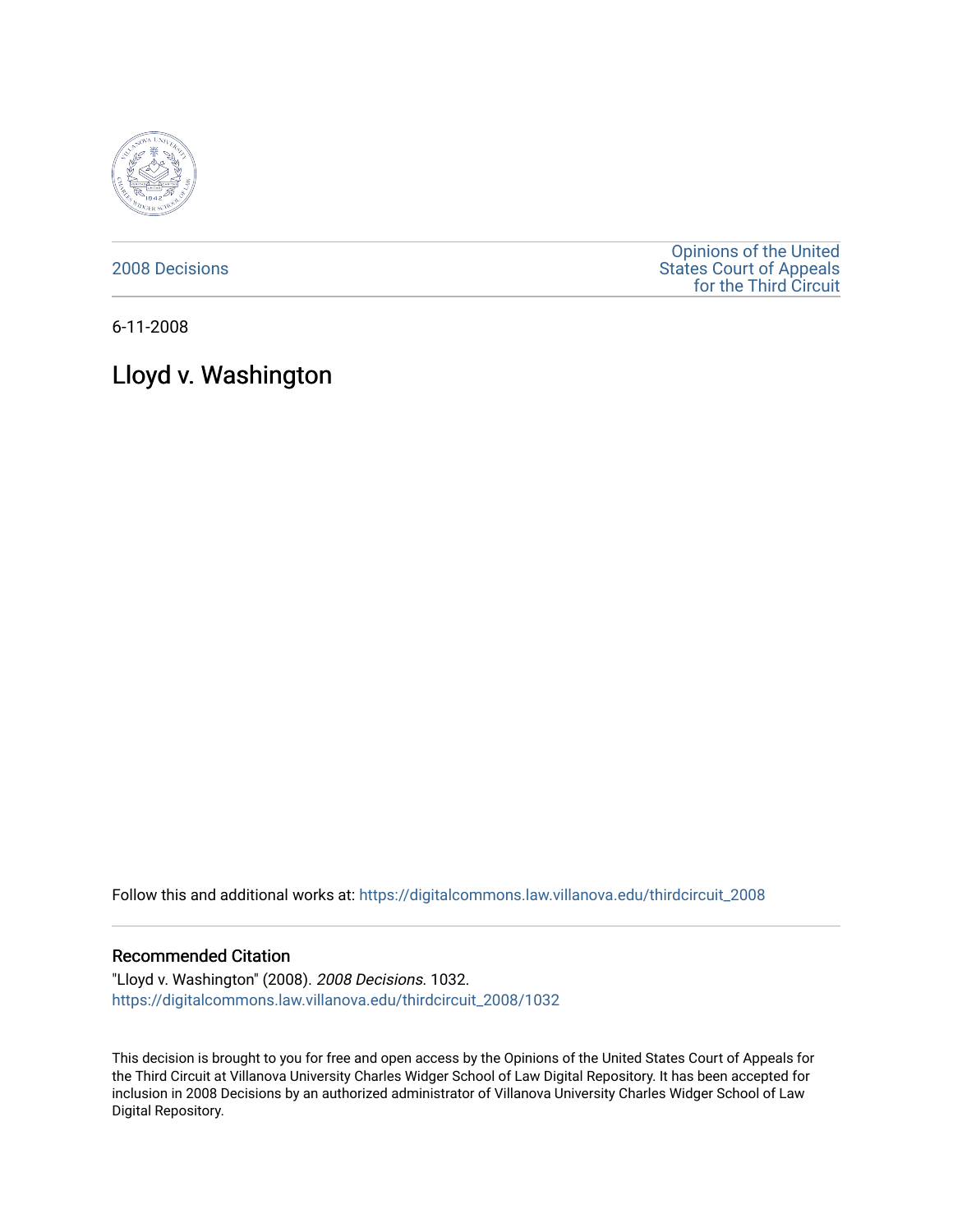## NOT PRECEDENTIAL

# UNITED STATES COURT OF APPEALS FOR THE THIRD CIRCUIT

\_\_\_\_\_\_\_\_\_\_\_\_

No. 07-2907

\_\_\_\_\_\_\_\_\_\_\_\_

#### KARL BRETT LLOYD,

Appellant

v.

### WASHINGTON & JEFFERSON COLLEGE

.

On Appeal from the United States District Court for the Western District of Pennsylvania (D.C. No. 05-cv-00802) District Judge: Honorable Terrence F. McVerry

Submitted Under Third Circuit LAR 34.1(a) May 22, 2008

\_\_\_\_\_\_\_\_\_\_\_\_

Before: SMITH, HARDIMAN and NYGAARD, *Circuit Judges*.

(Filed: June 11, 2008)

OPINION OF THE COURT \_\_\_\_\_\_\_\_\_\_\_\_

\_\_\_\_\_\_\_\_\_\_\_\_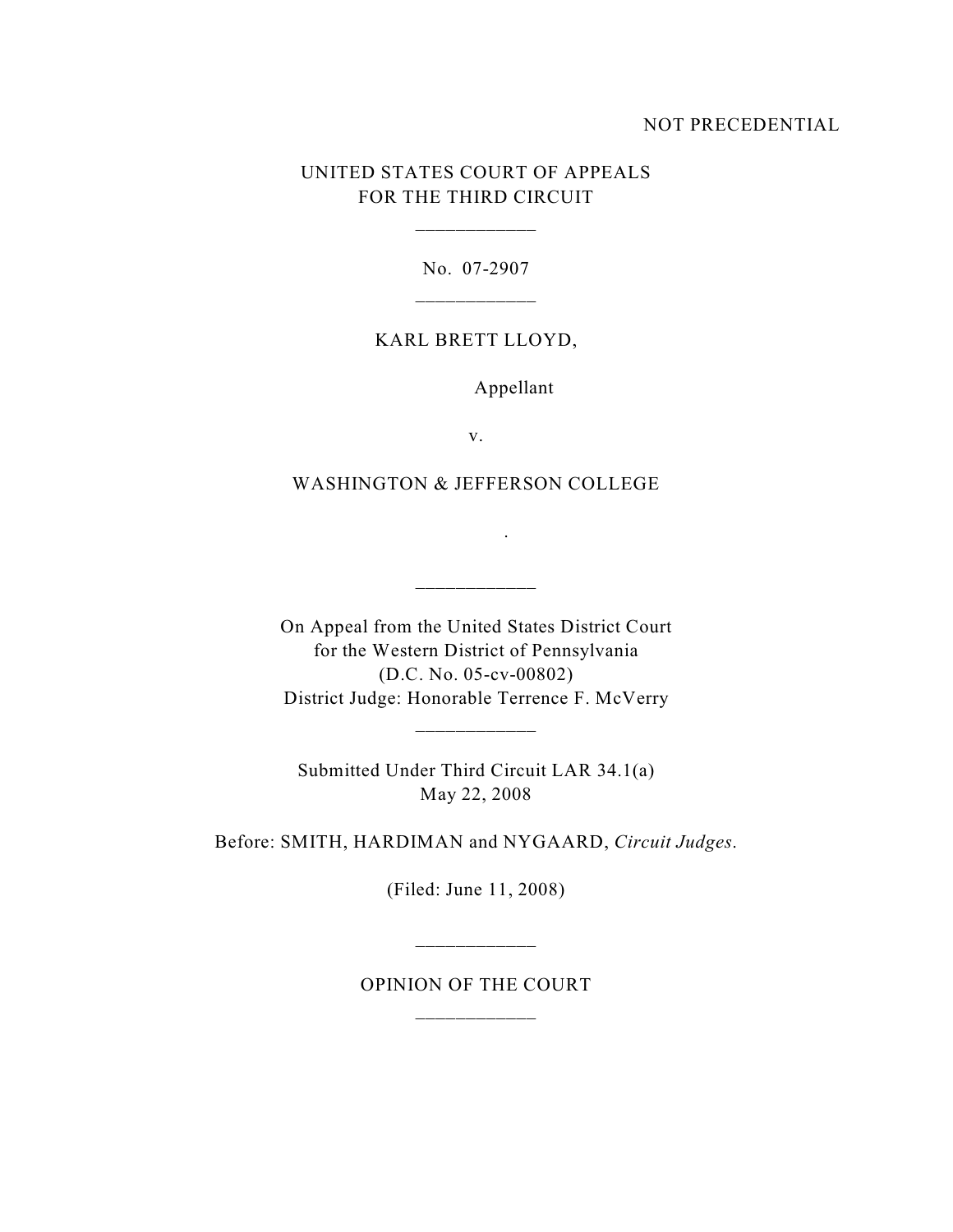#### HARDIMAN, *Circuit Judge*.

Karl Brett Lloyd appeals an order of the District Court adopting the Magistrate Judge's Report and Recommendation (R&R) that summary judgment be granted in favor of Washington & Jefferson College (College). We will affirm.

I.

As we write for the parties, we will recount only those facts essential to our decision.

Lloyd was an Associate Professor in the College's Information Technology Leadership (ITL) Department from July 1, 2002 until April 5, 2004. In April 2003, a policy was instituted for all full-time ITL faculty requiring that "they be on campus a minimum of four days per week, for at least four hours per day . . . ." Nevertheless, Lloyd spent only three days per week on campus and worked from home the rest of the week. In January 2004, Lloyd took leave under the Family Medical Leave Act (FMLA) for certain medical problems caused by stress, such as leg pain. During that time, Lloyd advised the College that Dr. Charles Hannon, Chair of the ITL Department, was "the source of his physical problems."

Following Lloyd's return to the College in February and his requests for additional FMLA leave and certain accommodations under the Americans with Disabilities Act (ADA), the College agreed to transfer Lloyd to a non-teaching position in the Information Technology Services (ITS) Department where he could work three days per week under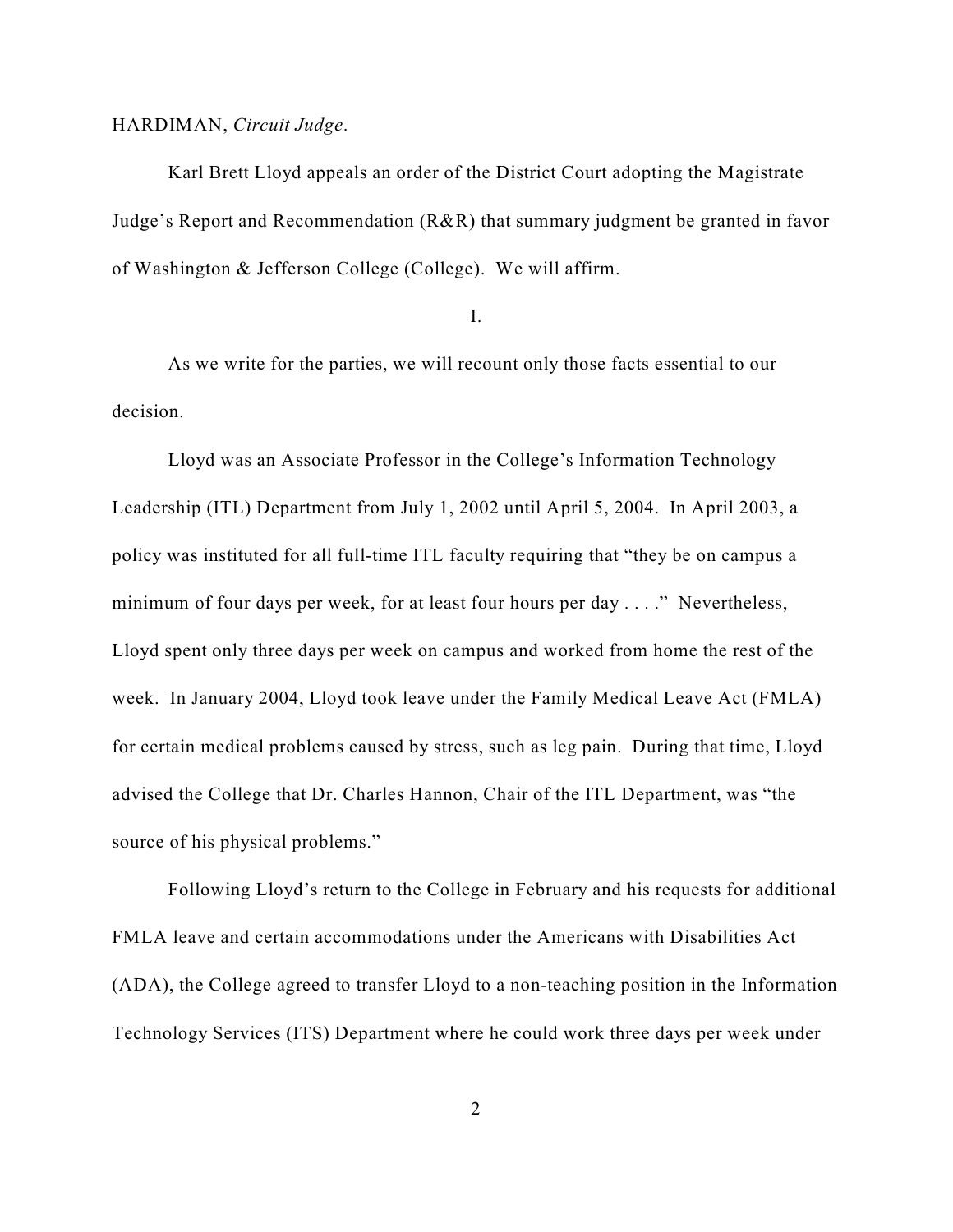the ITS Director, Daniel Faulk. The College communicated this offer to Lloyd in a letter which explicitly requested that Lloyd report to Faulk on April 5, 2004, at 9:00 a.m. if he accepted the offer. After Lloyd failed to report to work in the ITS Department that day, the College considered him to have resigned.

#### II.

Lloyd first argues that his "record of impairment," as evidenced by his history of treatment for agoraphobia and panic attacks and receipt of Social Security Disability payments, precludes summary judgment on his ADA claims. This assertion is an inaccurate statement of law to the extent it suggests that a record of impairment<sup>1</sup> suffices absent substantial limitation on a major life activity. *See Kelly v. Drexel Univ*., 94 F.3d 102, 108 (3d Cir. 1996) (observing that this Court cannot regard a medical impairment as a "disability" under the ADA if it does not "substantially limit [a] relevant major life activity"); *see also Gordon v. E.L. Hamm & Assocs., Inc.*, 100 F.3d 907, 911 (11th Cir. 1996) (stating that a physical impairment is not enough for purposes of the ADA);

<sup>&</sup>lt;sup>1</sup> We reject Lloyd's contention that his receipt of SSA benefits qualifies as a "record of impairment" under the circumstances of this case. The definition of disability under the Social Security program differs from the definition of disability under the ADA, such that receipt of Social Security benefits does not necessarily establish that a person is "a qualified individual with a disability" within the meaning of the ADA. *Cleveland v. Policy Management Systems Corp.*, 526 U.S. 795, 802-805 (1999); *see also* 42 U.S.C. § 12112(a). Accordingly, we require "[a] plaintiff attempting to prove the existence of a 'record' of disability [to] demonstrate that the recorded impairment is a 'disability' within the meaning of the ADA." *Tice v. Centre Area Transp. Auth.,* 247 F.3d 506, 513 (3d Cir. 2001). Here, Lloyd has not attempted to show how his receipt of disability benefits from the SSA is equivalent to a "record of impairment" within the ADA framework.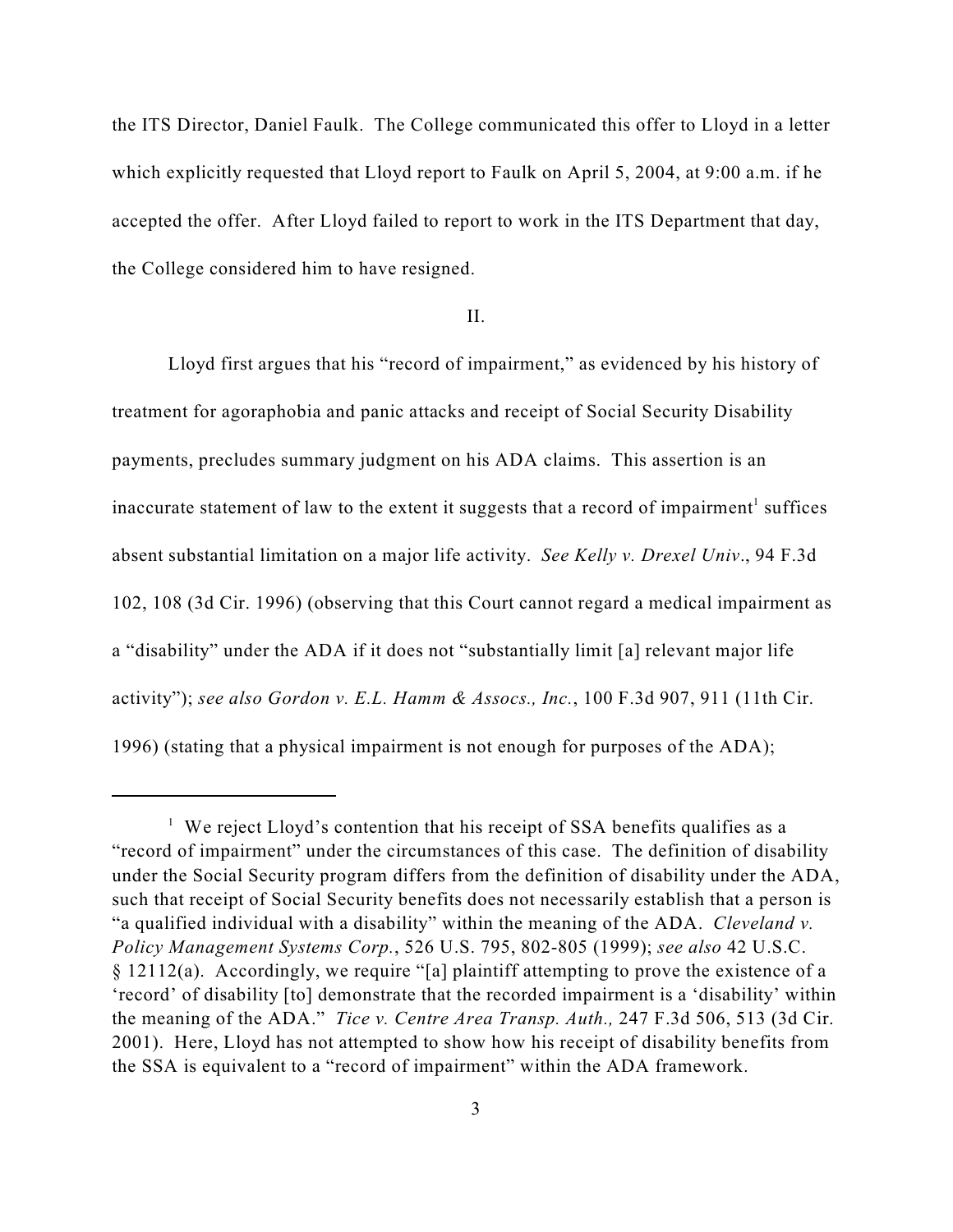*Dutcher v. Ingalls Shipbuilding*, 53 F.3d 723, 726 (5th Cir. 1995) (explaining that "[a] physical impairment, standing alone, is not necessarily a disability as contemplated by the  $ADA$ ").

Perhaps anticipating this flaw in his first argument, Lloyd claims that he is substantially limited in his ability to think and interact with others. A substantial limitation occurs under the ADA only if the person is "[s]ignificantly restricted as to the condition, manner, and duration under which an individual can perform a major life activity as compared to the condition, manner, or duration under which an average person in the general population can perform the same major life activity." 29 C.F.R.  $§ 1630.2(j)(1).$ 

The record demonstrates that Lloyd is not substantially limited in that he was able to work and/or teach on campus three days per week, as well as serve as a councilman for Trafford Borough, engage in family and social outings, and spend hours on weekends working on ITS projects and course development. *See Andreoli v. Gates,* 482 F.3d 641, 651-52 (3d Cir. 2007) (finding that the plaintiff was not limited in the major life activities of "thinking" and "interacting with others," where all of the plaintiff's activities required "thinking, concentrating, and interacting with others."). In sum, the only limitation — if it can properly be classified as such — that Lloyd professed, was his inability to be on campus more than three days per week. In her thorough and lucid R&R, the Magistrate Judge properly concluded that, viewing the evidence in the light most favorable to Lloyd,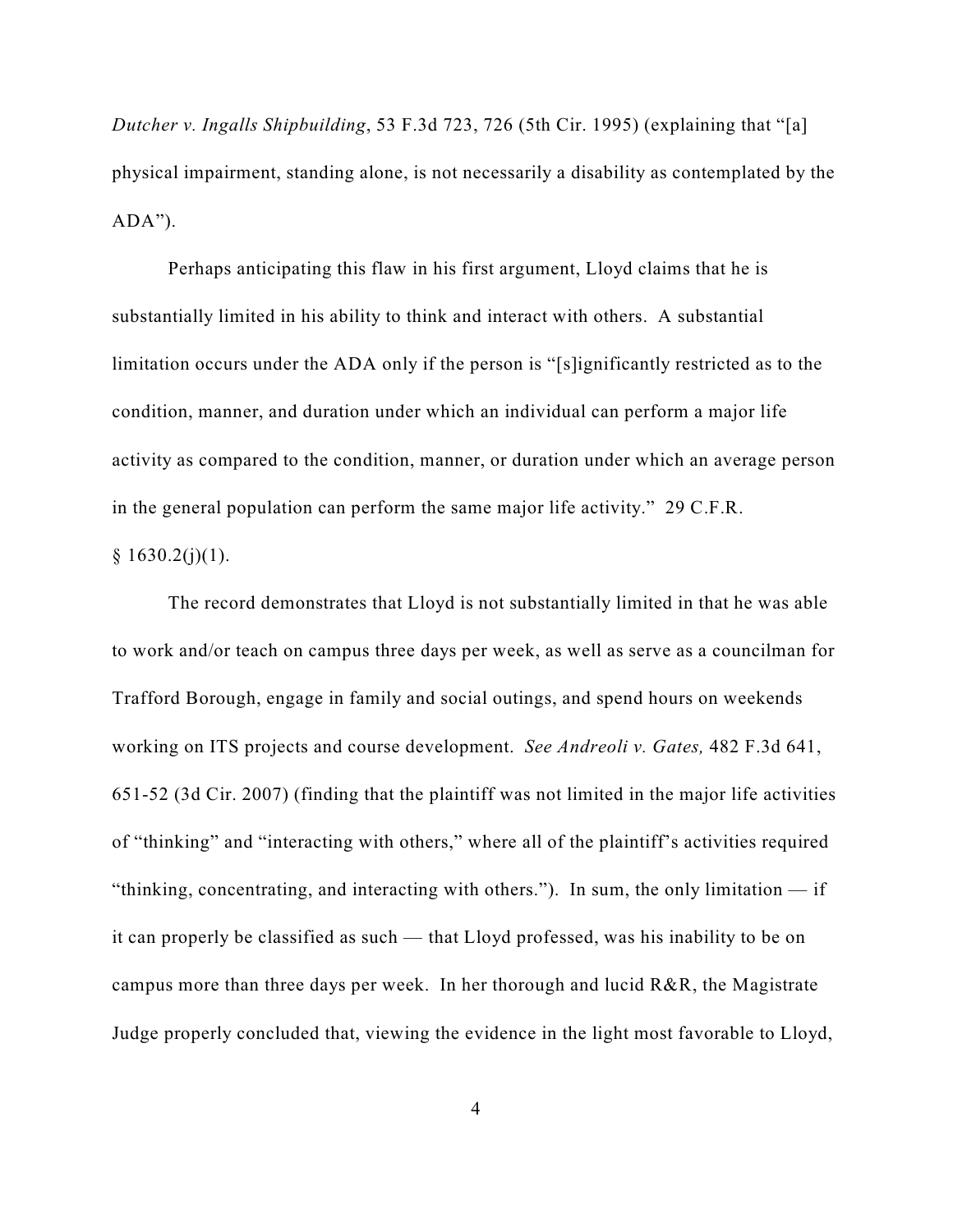no reasonable juror could find that he was substantially limited in a major life activity. Furthermore, we agree with the R&R's finding that if Lloyd were, in fact, substantially limited in his ability to think and interact with others, he would not be a qualified person with a disability. *See* 42 U.S.C. § 12112(a); *see also Cleveland*, 526 U.S. at 806. The fact that the ability to think and interact with others are prerequisites for a college professor should be self-evident.<sup>2</sup>

Lloyd next argues that the College interfered with his exercise of FMLA rights by terminating him instead of granting his request to take a medical leave of absence for the Spring term, and genuine issues of material fact preclude summary judgment on the question of whether he exhausted his FMLA leave. The R&R concluded that Lloyd did not have a serious health condition that precluded him from working as an Associate Professor. We agree with this conclusion and find that Lloyd was not eligible for FMLA leave.<sup>3</sup> Even so, the record is clear that Lloyd exhausted any leave to which he might

 $1$  In light of this holding, we need not discuss Lloyd's claim that the College failed to engage in the interactive process. *See Gaul v. Lucent Technologies, Inc.,* 134 F.3d 576, 581 (3d Cir. 1998) (because plaintiff was not a qualified individual with a disability, defendant's "alleged failure to investigate into reasonable accommodation is unimportant.").

 $3\,$  We also conclude that Lloyd cannot show that he was prejudiced in the sense that he lost the chance to be reinstated following an FMLA leave of absence. The purpose of the FMLA is to assist employees "who have serious health conditions that prevent them from working for *temporary* periods." 29 U.S.C. § 2601(a)(4) (emphasis added). An FMLA plaintiff must show that, by the time he returned from his allotted 12 weeks of FMLA leave, he would have been "able to perform the essential functions of that position." *See Rinehimer v. Cemcolift, Inc.*, 292 F.3d 375, 384 (3d Cir. 2002) (citing 29 C.F.R. § 825.214(b)). Lloyd admits that he requested FMLA "leave *to be followed* by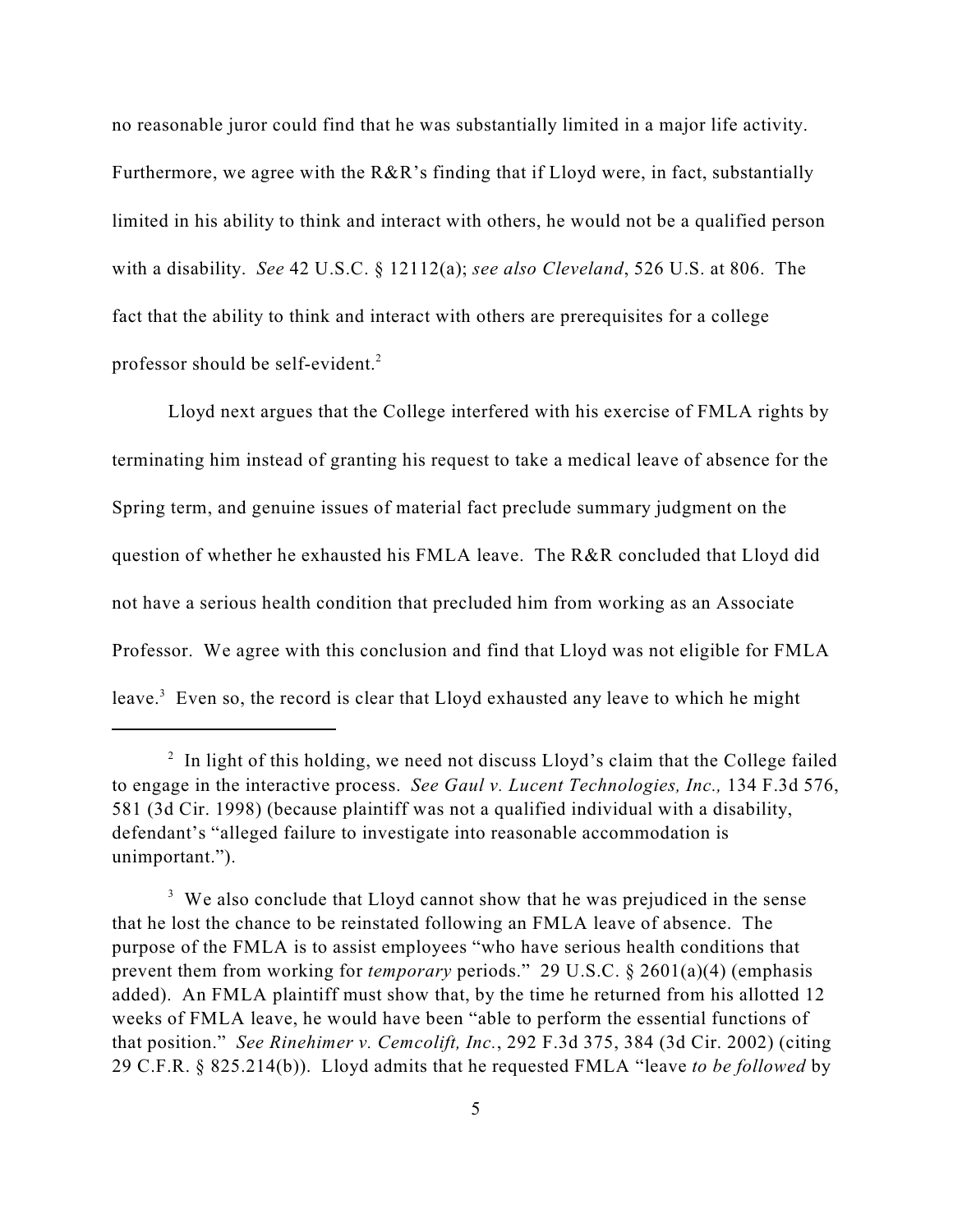have been entitled. *See* 29 U.S.C. § 2612(a)(1)(D) (stating that the FMLA grants eligible employees the right to take up to twelve work weeks of leave in any twelve-month period if a "serious health condition . . . makes the employee unable to perform the functions of the position of such employee."). As noted in its brief, the College was not required to designate Lloyd's leave under the FMLA for it to count toward the 12 weeks allowed by statute. *Ragsdale v. Wolverine World Wide, Inc.*, 535 U.S. 81, 88-89 (2002). The College's Director of Human Resources stated that Lloyd took 14.2 weeks of paid leave between December 1, 2003 and April 4, 2004, which was 2.2 weeks more than he was entitled to under law.

Finally, Lloyd contends that he presented enough evidence to defeat summary judgment on his discrimination and retaliation claims under the ADA, FMLA, and Pennsylvania Human Relations Act (PHRA). To make a *prima facie* showing of discrimination, Lloyd must show that, *inter alia*, he suffered an adverse employment action. *See Jones v. School District of Philadelphia,* 198 F.3d 403 (3d Cir. 1999). Lloyd complains that the College improperly discharged him instead of granting his request for leave for the Spring 2004 term, to be followed by permission to return to campus only three days per week. The record is clear, however, that the College made numerous

the implementation of the accommodation" upon his return and that he made no effort to show that he would have been capable of returning to a full-time teaching schedule under Hannon — both of which would have been essential conditions of the job he held in the College's ITL department.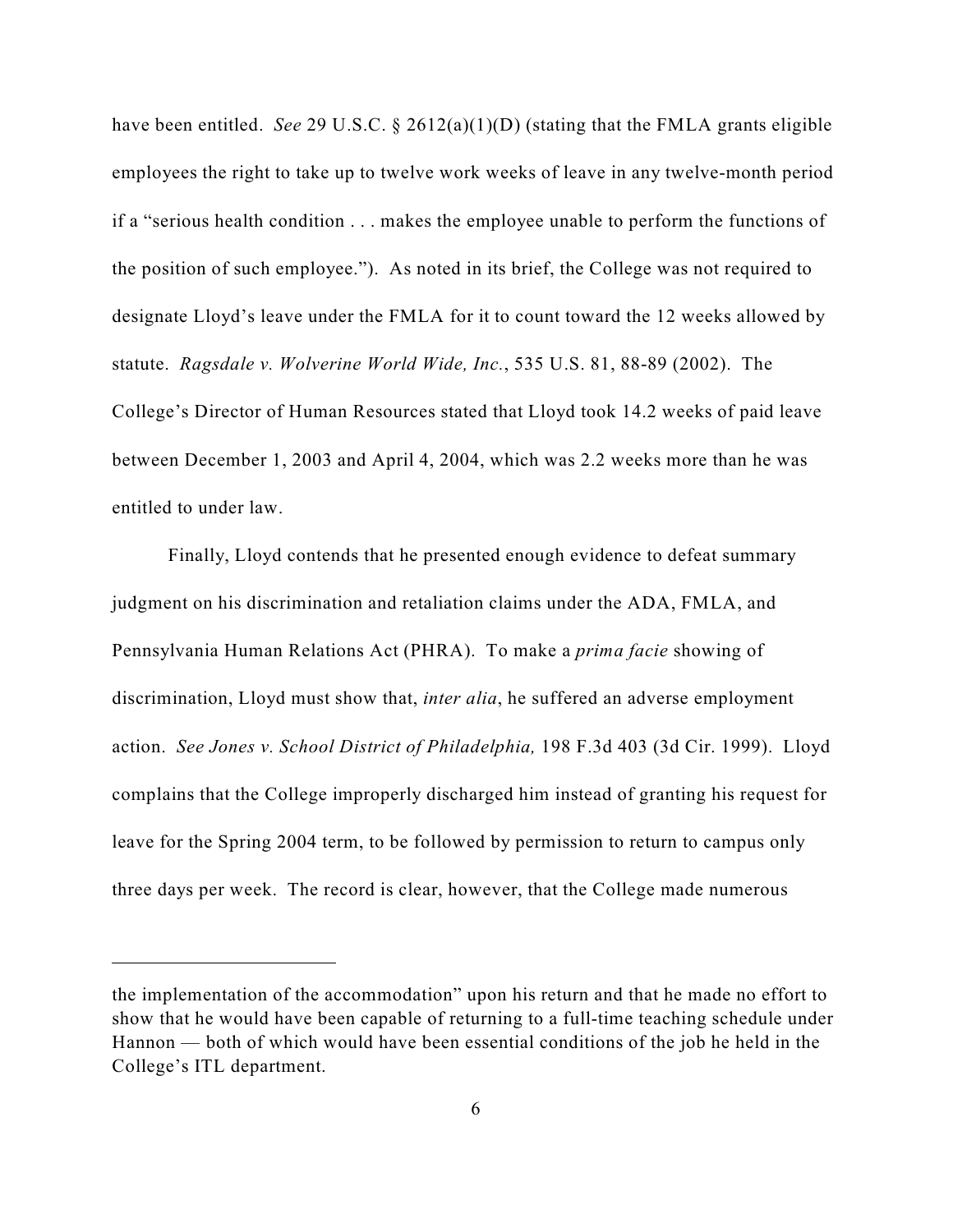reasonable accommodations — including a temporary transfer away from Hannon in January 2004, a schedule under Faulk which would permit him to attend his Tuesday and Thursday doctor's appointments in February 2004, and finally, a three-day workweek under Faulk beginning in March 2004 — which were undertaken in good-faith to ameliorate the stress that Lloyd experienced when he was on campus. Instead of accepting this reasonable accommodation, Lloyd insisted upon being on campus only three days per which, which would have been a waiver of an essential job function that the College was not required to accept. *See Donahue v. Consolidated Rail Corp.*, 224 F.3d 226, 232 (3d Cir. 2000). Accordingly, we find no error in the court's dismissal of Lloyd's ADA, FMLA, and PHRA discrimination claims.

We also find no error in the District Court's rejection of Lloyd's retaliation claims on the ground that, assuming he had made out a *prima facie* case of retaliation, he could not show that the College's articulated non-retaliatory reasons for its actions were pretextual. Specifically, Lloyd failed to submit specific evidence which would cause a factfinder to either "(1) disbelieve the employer's articulated legitimate reasons; or (2) believe that an invidious retaliatory reason was more likely than not a motivating or determinative cause of the employer's action." *Keller v. Orix Credit Alliance, Inc.*, 130 F.3d 1101, 1108 (3d Cir. 1997) (en banc) (internal quotation marks omitted). The evidence shows that on the eve of Lloyd's discharge, the College offered Lloyd an administrative position in the ITS Department three days per week. Lloyd failed to report